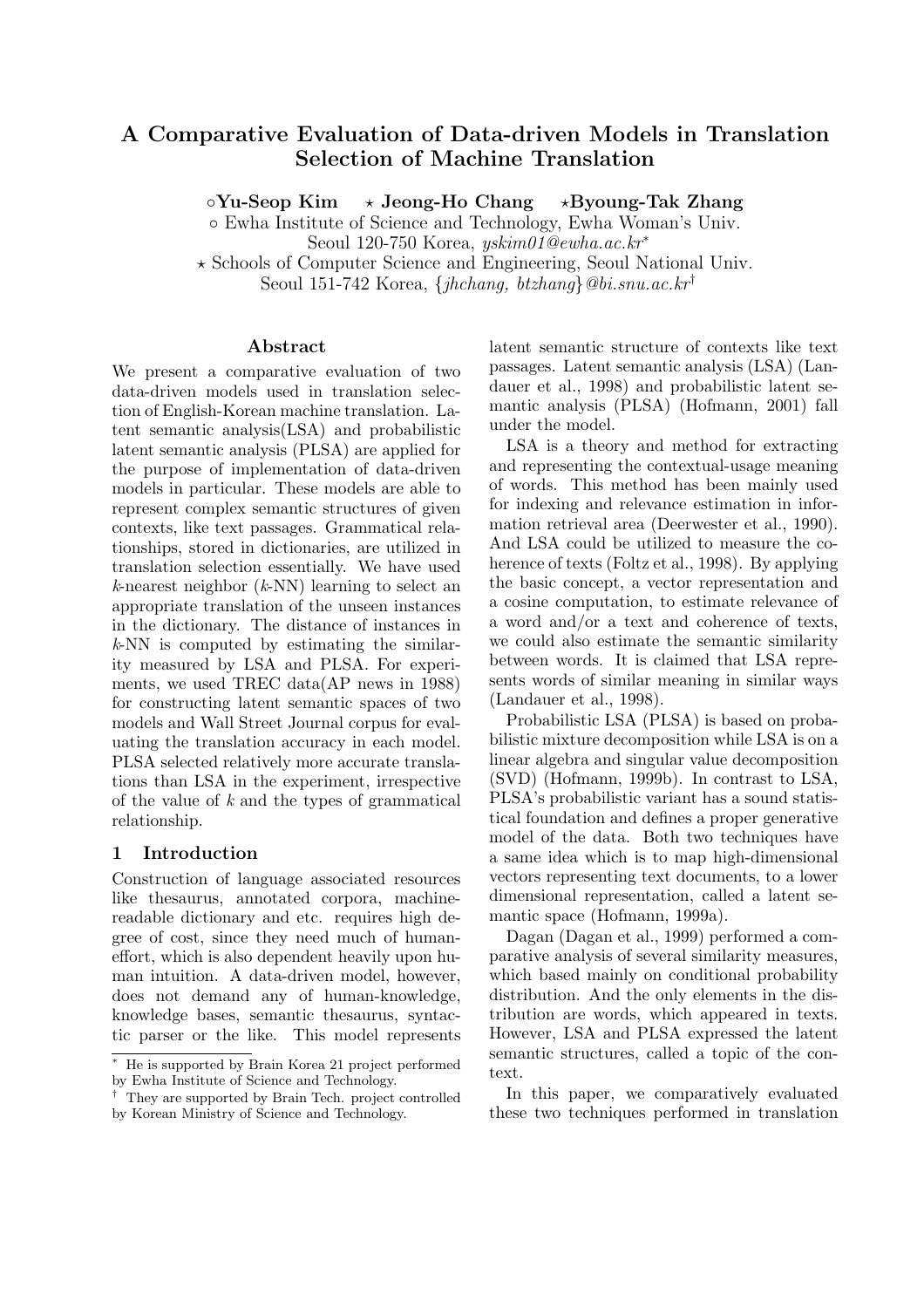selection of English-Korean machine translation. First, we built a dictionary storing tuples representing the grammatical relationship of two words, like subject-verb, object-verb, and modifier-modified. Second, with an input tuple, in which an input word would be translated and the other would be used as an argument word, translation is performed by searching the dictionary with the argument word. Third, if the argument word is not listed in the dictionary, we used k-nearest neighbor learning method to determine which class of translation is appropriate for the translation of an input word. The distance used in discovering the nearest neighbors was computed by estimating the similarity measured on above latent semantic spaces.

In the experiment, we used 1988 AP news corpus from TREC-7 data (Voorhees and Harman, 1998) for building latent semantic spaces and Wall Street Journal (WSJ) corpus for constructing a dictionary and test sets. We obtained 11-20% accuracy improvement, comparing to a simple dictionary search method. And PLSA has shown that its ability to select an appropriate translation is superior to LSA as an extent of up to 3%, without regard to the value of k and grammatical relationship.

In section 2, we discuss two of data-driven models, LSA and PLSA. Section 3 describes ways of translation with a grammatical relation dictionary and k-nearest neighbor learning method. Experiment is explained in Section 4 and concluding remarks are presented in Section 5.

# 2 Data-Driven Model

For the data-driven model which does not require additional human-knowledge in acquiring information, Latent Semantic Analysis (LSA) and Probabilistic LSA (PLSA) are applied to estimate semantic similarity among words. Next two subsections will explain how LSA and PLSA are to be adopted to measuring semantic similarity.

#### 2.1 Latent Semantic Analysis

The basic idea of LSA is that the aggregate of all the word contexts in which a given word does and does not appear provides a set of mutual constraints that largely determines the similarity of meaning of words and sets of words to each other (Landauer et al., 1998)(Gotoh and Renals,

1997). LSA also extracts and infers relations of expected contextual usage of words in passages of discourse. It uses no human-made dictionaries, knowledge bases, semantic thesaurus, syntactic parser or the like. Only raw text parsed into unique character strings is needed for its input data.

The first step is to represent the text as a matrix in which each row stands for a unique word and each column stands for a text passage or other context. Each cell contains the occurrence frequency of a word in the text passage.

Next, LSA applies singular value decomposition (SVD) to the matrix. SVD is a form of factor analysis and is defined as

$$
A = U\Sigma V^T \tag{1}
$$

,where  $\Sigma$  is a diagonal matrix composed of nonzero eigen values of  $AA^T$  or  $A^T\overline{A}$ , and U and V are the orthogonal eigenvectors associated with the r nonzero eigenvalues of  $AA<sup>T</sup>$  and  $A<sup>T</sup>A$ , respectively. One component matrix  $(U)$ describes the original row entities as vectors of derived orthogonal factor value, another  $(V)$  describes the original column entities in the same way, and the third  $(\Sigma)$  is a diagonal matrix containing scaling values when the three components are matrix-multiplied, the original matrix is reconstructed.

The singular vectors corresponding to the  $k(k \leq r)$  largest singular values are then used to define k-dimensional document space. Using these vectors,  $m \times k$  and  $n \times k$  matrices  $U_k$  and  $V_k$ may be redefined along with  $k \times k$  singular value matrix  $\sum_k$ . It is known that  $A_k = U_k \Sigma_k V_k^T$  is the closest matrix of rank  $k$  to the original matrix.

LSA can represent words of similar meaning in similar ways. This can be claimed by the fact that one compares words with similar vectors as derived from large text corpora. The term-toterm similarity is based on the inner products between two row vectors of A,  $AA^T = U\Sigma^2 U^T$ . One might think of the rows of  $U\Sigma$  as defining coordinates for terms in the latent space. To calculate the similarity of coordinates,  $V_1$  and  $V_2$ , cosine computation is used:

$$
\cos \phi = \frac{\mathbf{V}_1 \cdot \mathbf{V}_2}{\parallel \mathbf{V}_1 \parallel \cdot \parallel \mathbf{V}_2 \parallel}
$$
 (2)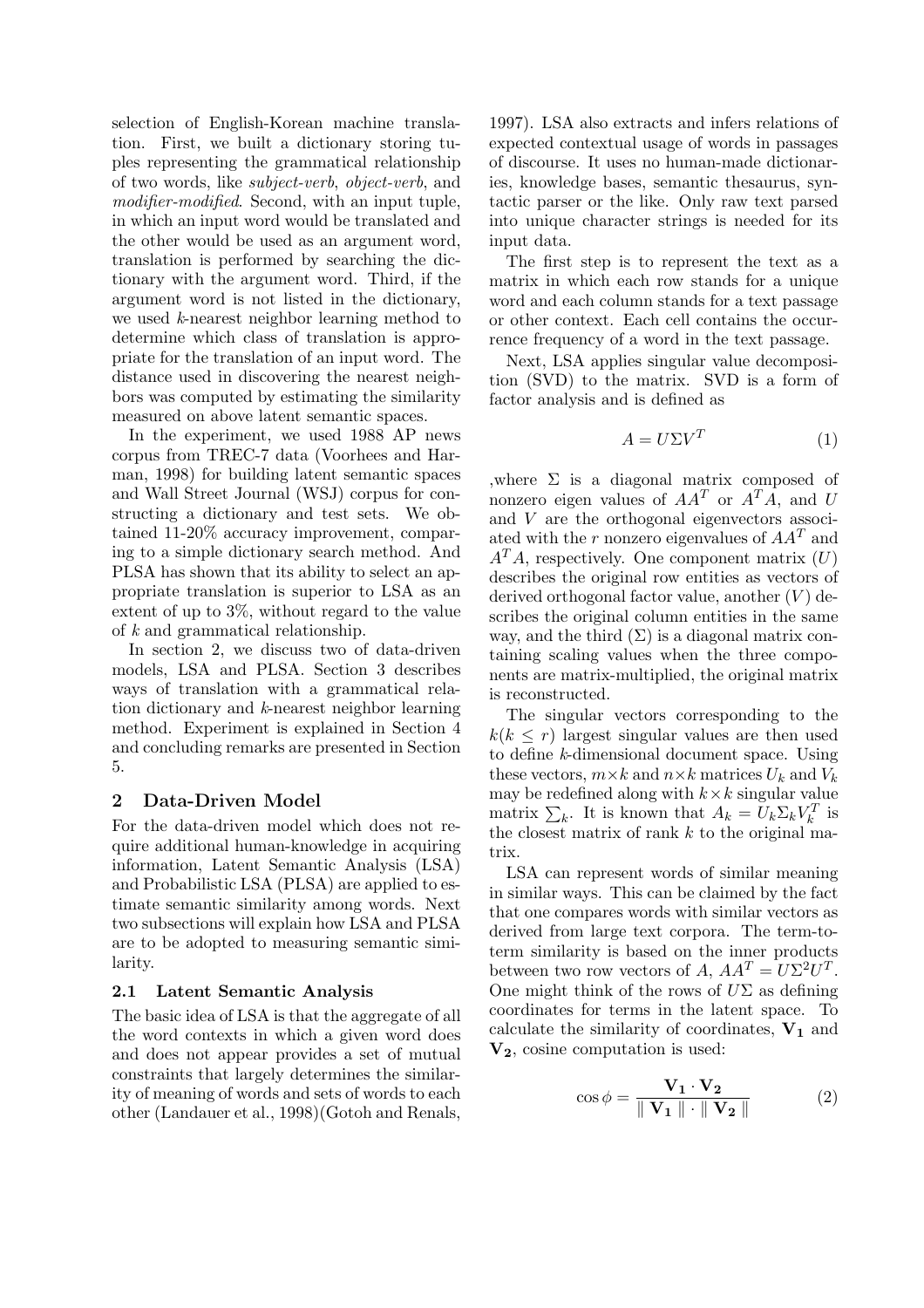#### 2.2 Probabilistic Latent Semantic Analysis

Probabilistic latent semantic analysis (PLSA) is a statistical technique for the analysis of twomode and co-occurrence data, and has produced some meaningful results in such applications as language modelling (Gildea and Hofmann, 1999) and document indexing in information retrieval (Hofmann, 1999b). PLSA is based on aspect model where each observation of the cooccurrence data is associated with a latent class variable  $z \in Z = \{z_1, z_2, \ldots, z_K\}$  (Hofmann, 1999a). For text documents, the observation is an occurrence of a word  $w \in W$  in a document  $d \in D$ , and each possible state z of the latent class represents one semantic topic.

A word-document co-occurrence event,  $(d, w)$ , is modelled in a probabilistic way where it is parameterized as in

$$
P(d, w) = \sum_{z} P(z)P(d, w|z)
$$
  
= 
$$
\sum_{z} P(z)P(w|z)P(d|z).
$$
 (3)

Here,  $w$  and  $d$  are assumed to be conditionally independent given a specific z.  $P(w|z)$  and  $P(d|z)$  are topic-specific word distribution and document distribution, respectively. The threeway decomposition for the co-occurrence data is similar to that of SVD in LSA. But the objective function of PLSA, unlike that of LSA, is the likelihood function of multinomial sampling. And the parameters  $P(z)$ ,  $P(w|z)$ , and  $P(d|z)$  are estimated by maximization of the log-likelihood function

$$
L = \sum_{d \in D} \sum_{w \in W} n(d, w) \log P(d, w), \tag{4}
$$

and this maximization is performed using the EM algorithm as for most latent variable models. Details on the parameter estimation are referred to (Hofmann, 1999a). To compute the similarity of  $w_1$  and  $w_2$ ,  $P(z_k|w_1)P(z_k|w_2)$ should be approximately computed with being derived from

$$
P(z_k|w) = \frac{P(z_k)P(w|z_k)}{\sum_{z_k \in Z} P(z_k)P(w|z_k)}\tag{5}
$$

And we can evaluate similarities with the low-dimensional representation in the semantic topic space  $P(z_k|w_1)$  and  $P(z_k|w_2)$ .

# 3 Translation with Grammatical Relationship

#### 3.1 Grammatical Relationship

We used grammatical relations stored in the form of a dictionary for translation of words. The structure of the dictionary is as follows (Kim and Kim, 1998):

$$
T(S_i) = \begin{cases} T_1 & \text{if } Cooc(S_i, S_1) \\ T_2 & \text{if } Cooc(S_i, S_2) \\ \dots \\ T_n & \text{otherwise,} \end{cases}
$$
 (6)

where  $Cooc(S_i, S_j)$  denotes grammatical cooccurrence of source words  $S_i$  and  $S_j$ , which one means an input word to be translated and the other means an argument word to be used in translation, and  $T_i$  is the translation result of the source word.  $T(\cdot)$  denotes the translation process.

Table 1 shows a grammatical relationship dictionary for an English verb  $S_i = 'build'$  and its object nouns as an input word and an argument word, respectively. The dictionary shows that the word 'build' is translated into five different translated words in Korean, depending on the context. For example, 'build' is translated into 'geon-seol-ha-da' ('construct') when its object noun is a noun 'plant' (='factory'), into 'chechak-ha-da' ('produce') when co-occurring with the object noun 'car', and into 'seol-lip-ha-da' ('establish') in the context of object noun 'company' (Table 2).

One of the fundamental difficulties in cooccurrence-based approaches to word sense disambiguation (translation selection in this case) is the problem of data sparseness or unseen words. For example, for an unregistered object noun like 'vehicle' in the dictionary, the correct translation of the verb cannot be selected using the dictionary described above. In the next subsection, we will present  $k$ -nearest neighbor method that resolves this problem.

#### 3.2  $k$ -Nearest Neighbor Learning for Translation Selection

The similarity between two words on latent semantic spaces is required when performing  $k$ -NN search to select the translation of a word. The nearest instance of a given word is decided by selecting a word with the highest similarity to the given word.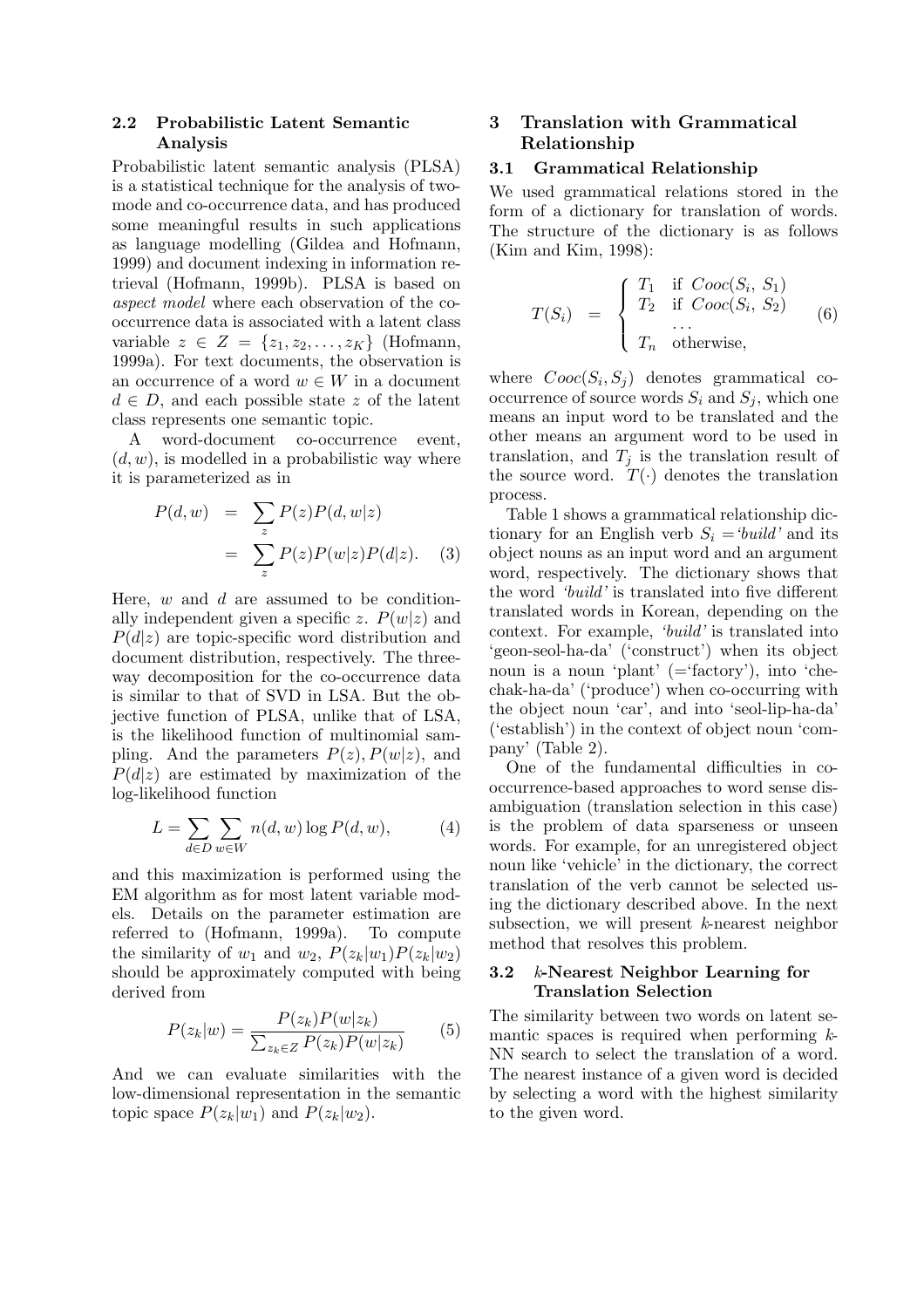Table 1: Examples of co-occurrence word lists for a verb 'build' in the dictionary

| Meaning of 'build' in Korean $(T_i)$   |                      |          | Collocated Object Noun $(S_i)$ |          |
|----------------------------------------|----------------------|----------|--------------------------------|----------|
| 'geon-seol-ha-da' $($ = 'construct')   | plant                | facility | network                        | $\cdots$ |
| 'geon-chook-ha-da' $($ = 'design' $)$  | house                | center   | housing                        | $\cdot$  |
| 'che-chak-ha-da' $($ = 'produce' $)$   | $\operatorname{car}$ | ship     | model                          | $\cdots$ |
| 'seol-lip-ha-da' $($ = 'establish' $)$ | company              | market   | empire                         | $\cdots$ |
| 'koo-chook-ha-da' $($ = 'develop' $)$  | system               | stake    | relationship                   |          |

Table 2: Examples of translation of 'build'

| source words              | translated words (in Korean)                      | sense of the verb |
|---------------------------|---------------------------------------------------|-------------------|
| 'build a plant'           | $\Rightarrow$ 'gong-jang-eul geon-seol-ha-da'     | 'construct'       |
| 'build a car'             | $\Rightarrow$ 'ja-dong-cha-reul che-chak-ha-da'   | 'produce'         |
| 'build a <i>company</i> ' | $\Rightarrow$ 'hoi-sa-reul <b>seol-lip-ha-da'</b> | 'establish'       |

The k-nearest neighbor learning algorithm (Cover and Hart, 1967)(Aha et al., 1991) assumes all instances correspond to points in the *n*-dimensional space  $R^n$ . We mapped the *n*dimensional space into the n-dimensional vector of a word for an instance. The nearest neighbors of an instance are defined in terms of the standard Euclidean distance.

Then the distance between two instances  $x_i$ and  $x_j$ ,  $D(x_i, x_j)$ , is defined to be

$$
D(x_i, x_j) = \sqrt{(a(x_i) - a(x_j))^2}
$$
 (7)

and  $a(x_i)$  denotes the value of instance  $x_i$ , similarly to cosine computation between two vectors. Let us consider learning discrete-valued target functions of the form  $f : R^n \rightarrow V$ , where V is the finite set  $\{v_1, \ldots, v_s\}$ . The knearest neighbor algorithm for approximating a discrete-valued target function is given in Table 3.

The value  $f(x_q)$  returned by this algorithm as its estimate of  $f(x_q)$  is just the most common value of f among the  $k$  training examples nearest to  $x_q$ .

#### 4 Experiment and Evaluation

#### 4.1 Data for Latent Space and Dictionary

In the experiment, we used two kinds of corpus data, one for constructing LSA and PLSA spaces and the other for building a dictionary containing grammatical relations and a test set. 79,919 texts in 1988 AP news corpus from TREC-7 data was indexed with a stemming tool and 19,286 words with the frequency of above 20 Table 3: The k-nearest neighbor learning algorithm.

- Training
	- For each training example  $\langle x, f(x) \rangle$ , add the example to the list training examples.
- Classification
	- Given a query instance  $x_q$  to be classified,
		- $*$  Let  $x_1, \ldots, x_k$  denote the k instances from *training\_examples* that are nearest to  $x_a$ .
		- ∗ Return

$$
\hat{f}(x_q) \leftarrow \arg \max_{v \in V} \sum_{i=1}^k \delta(v, f(x_i))
$$
,

where 
$$
\delta(a, b) = 1
$$
 if  $a = b$  and  
 $\delta(a, b) = 0$  otherwise.

are extracted. We built 200 dimensions in SVD of LSA and 128 latent dimensions of PLSA. The difference of the numbers was caused from the degree of computational complexity in learning phase. Actually, PLSA of 128 latent factors required 50-fold time as much as LSA hiring 200 eigen-vector space during building latent spaces. This was caused by 50 iterations which made the log likelihood maximized. We utilized a sin-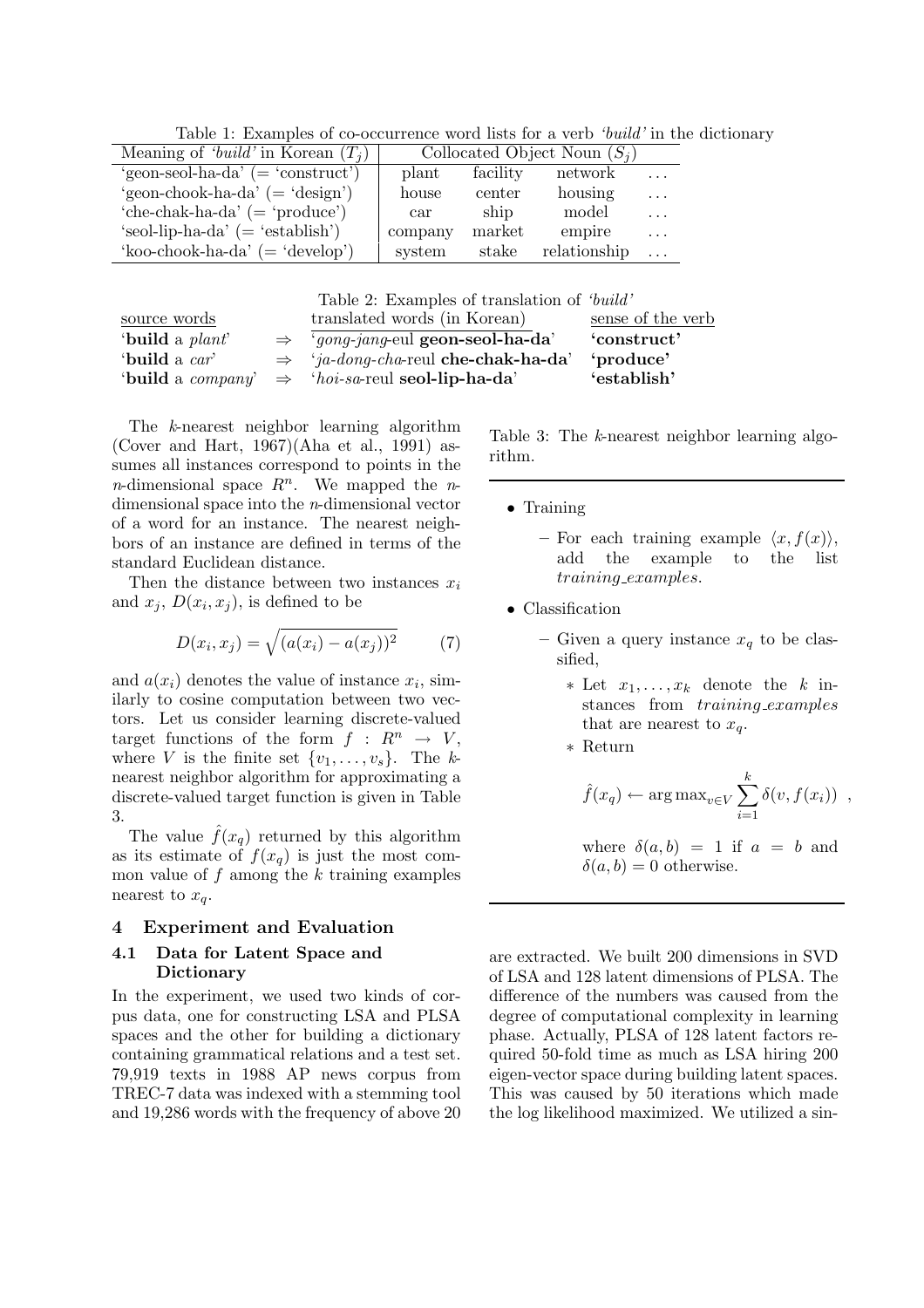

Figure 1: The accuracy ration of verb-object

gle vector lanczos algorithm derived from SVD-PACK when constructing LSA space. (Berry et al., 1993). We generated both of LSA and PLSA spaces, with each word having a vector of 200 and 128 dimensions, respectively. The similarity of any two words could be estimated by performing cosine computation between two vectors representing coordinates of the words in the spaces.

Table 4 shows 5 most similar words of randomly selected words from 3,443 examples. We extracted 3,443 example sentences containing grammatical relations, like verb-object, subjectverb and adjective-noun, from Wall Street Journal corpus of 220,047 sentences and other newspapers corpus of 41,750 sentences, totally 261,797 sentences. We evaluated the accuracy performance of each grammatical relation. 2,437, 188, and 818 examples were utilized for verb-object, subject-verb, and adjectivenoun, respectively. The selection accuracy was measured using 5-fold cross validation for each grammatical relation. Sample sentences of each grammatical relation were divided into five disjoint samples and each sample became a test sample once in the experiment and the remaining four samples were combined to make up a collocation dictionary.

#### 4.2 Experimental Result

Table 5 and figure 1-3 show the results of translation selection with respect to the applied model and to the value of k. As shown in Table 5, similarity based on data-driven model could improve the selection accuracy up to 20% as



Figure 2: The accuracy ration of subject-verb



Figure 3: The accuracy ration of *adjective-noun* 

contrasted with the direct matching method. We could obtain the result that PLSA could improve the accuracy more than LSA in almost all cases. The amount of improvement is varied from -0.12% to 2.96%.

As figure 1-3 show, the value of  $k$  had affection to the translation accuracy in PLSA, however, not in LSA. From this, we could not declare whether the value of  $k$  and translation accuracy have relationship of each other or not in the data-driven models described in this paper. However, we could also find that the degree of accuracy was raised in accordance with the value of  $k$  in PLSA. From this, we consequently inferred that the latent semantic space generated by PLSA had more sound distribution with reflection of well-structured semantic structure than LSA. Only one of three grammatical re-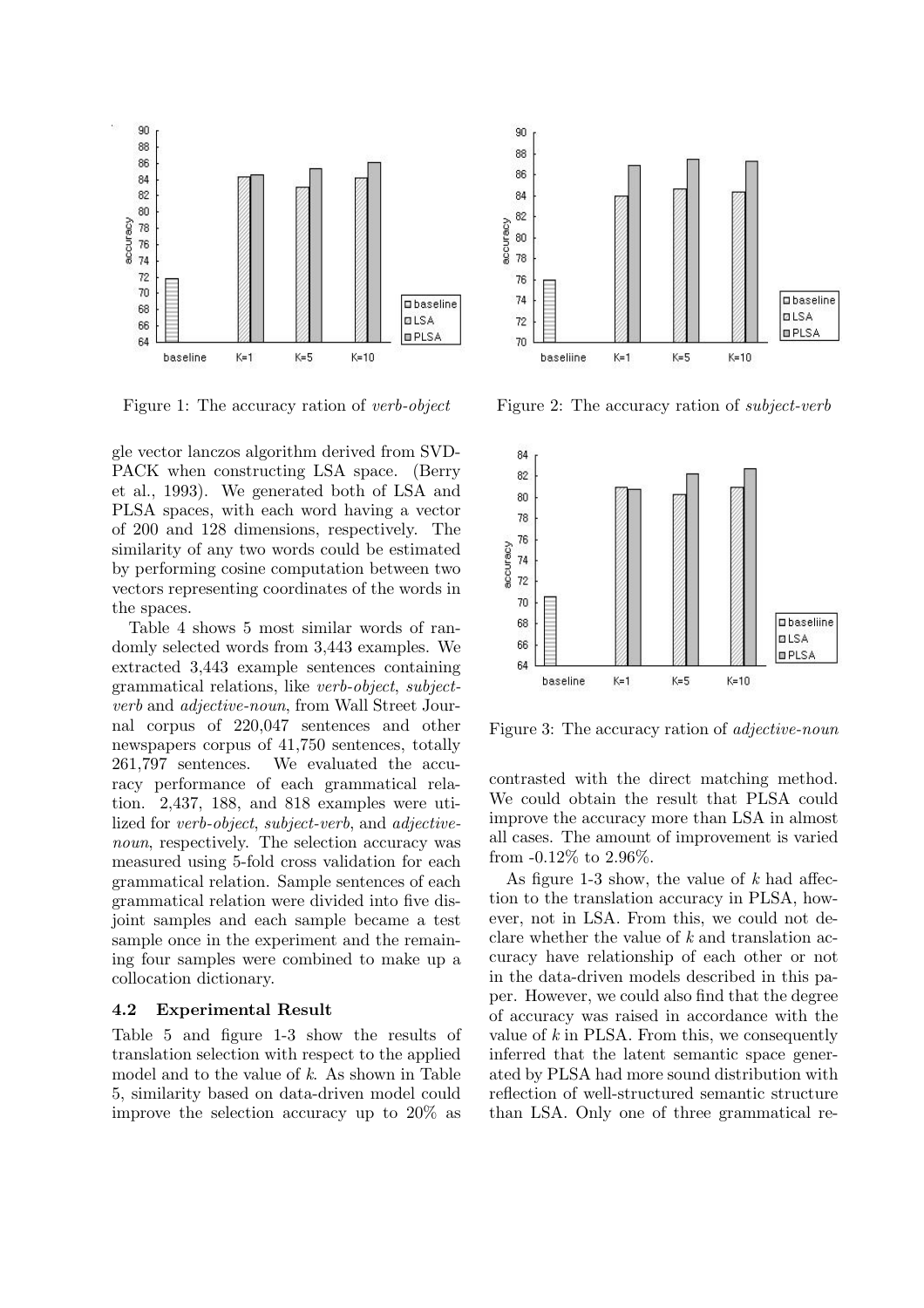Table 4: Lists of 5 most semantically similar words for randomly selected words generated from LSA, and PLSA. The words are stems of original words. The first row of each selected word stands for the most similar words in LSA semantic space and the second row stands for those in the PLSA space.

| selected words | most similar words |            |           |           |           |
|----------------|--------------------|------------|-----------|-----------|-----------|
| plant          | westinghous        | isocyan    | shutdown  | zinc      | manur     |
|                | radioact           | hanford    | irradi    | tritium   | biodegrad |
| car            | buick              | oldsmobil  | chevrolet | sedan     | corolla   |
|                | highwai            | volkswagen | sedan     | vehicular | vehicle   |
| home           | parapleg           | broccoli   | coconut   | liverpool | jamal     |
|                | memori             | baxter     | hanlei    | corwin    | headston  |
| business       | entrepreneur       | corpor     | custom    | ventur    | firm      |
|                | digit              | compat     | softwar   | blackston | zayr      |
| ship           | vessel             | sail       | seamen    | sank      | sailor    |
|                | destroy            | frogmen    | maritim   | skipper   | vessel    |

Table 5: Translation accuracy in various case. The first column stands for each grammatical relation and the second column stands for the used models, LSA or PLSA. And other three columns stand for the accuracy ratio  $(r_m)$  with respect to the value of k. The numbers in parenthesis of the first column show the translation accuracy ratio of simple dictionary search method  $(r<sub>s</sub>)$ . And numbers in the other parenthesis were obtained by  $r_m \div r_s$ .

| grammatical<br>relations | used<br>model | $k=1$       | $k=5$       | $k=10$      |
|--------------------------|---------------|-------------|-------------|-------------|
| $verb\-object$           | <b>LSA</b>    | 84.41(1.17) | 83.01(1.16) | 84.24(1.17) |
| (71.85)                  | <b>PLSA</b>   | 84.53(1.18) | 85.35(1.19) | 86.05(1.20) |
| $subject-verb$           | LSA           | 83.99(1.11) | 84.62(1.11) | 84.31(1.11) |
| (75.93)                  | <b>PLSA</b>   | 86.85(1.14) | 87.49(1.15) | 87.27(1.15) |
| $adjective-noun$         | <b>LSA</b>    | 80.93(1.15) | 80.32(1.14) | 80.93(1.15) |
| (70.54)                  | PLSA          | 80.81(1.15) | 82.27(1.17) | 82.76(1.17) |

lations, subj-verb, showed an exceptional case, which seemed to be caused by the small size of examples, 188.

Selection errors taking place in LSA and PLSA models were caused mainly by the following reasons. First of all, the size of vocabulary should be limited by computation complexity. In this experiment, we acquired below 20,000 words for the vocabulary, which could not cover a section of corpus data. Second, the stemming algorithm was not robust for an indexing. For example, 'house' and 'housing' are regarded as a same word as 'hous'. This fact brought about hardness in reflecting the semantic structure more precisely. And finally, the meaning of similar word is somewhat varied in the machine translation field and the information retrieval field. The selectional restriction tends to depend a little more upon semantic type like human-being, place and etc., than on the context in a document.

# 5 Conclusion

This paper describes a comparative evaluation of the accuracy performance in translation selection based on data-driven models. LSA and PLSA were utilized for implementation of the models, which are mainly used in estimating similarity between words. And a manuallybuilt grammatical relation dictionary was used for the purpose of appropriate translation selection of a word. To break down the data sparseness problem occurring when the dictionary is used, we utilized similarity measurements schemed out from the models. When an argument word is not included in the dictionary, the most k similar words to the word are discovered in the dictionary, and then the meaning of